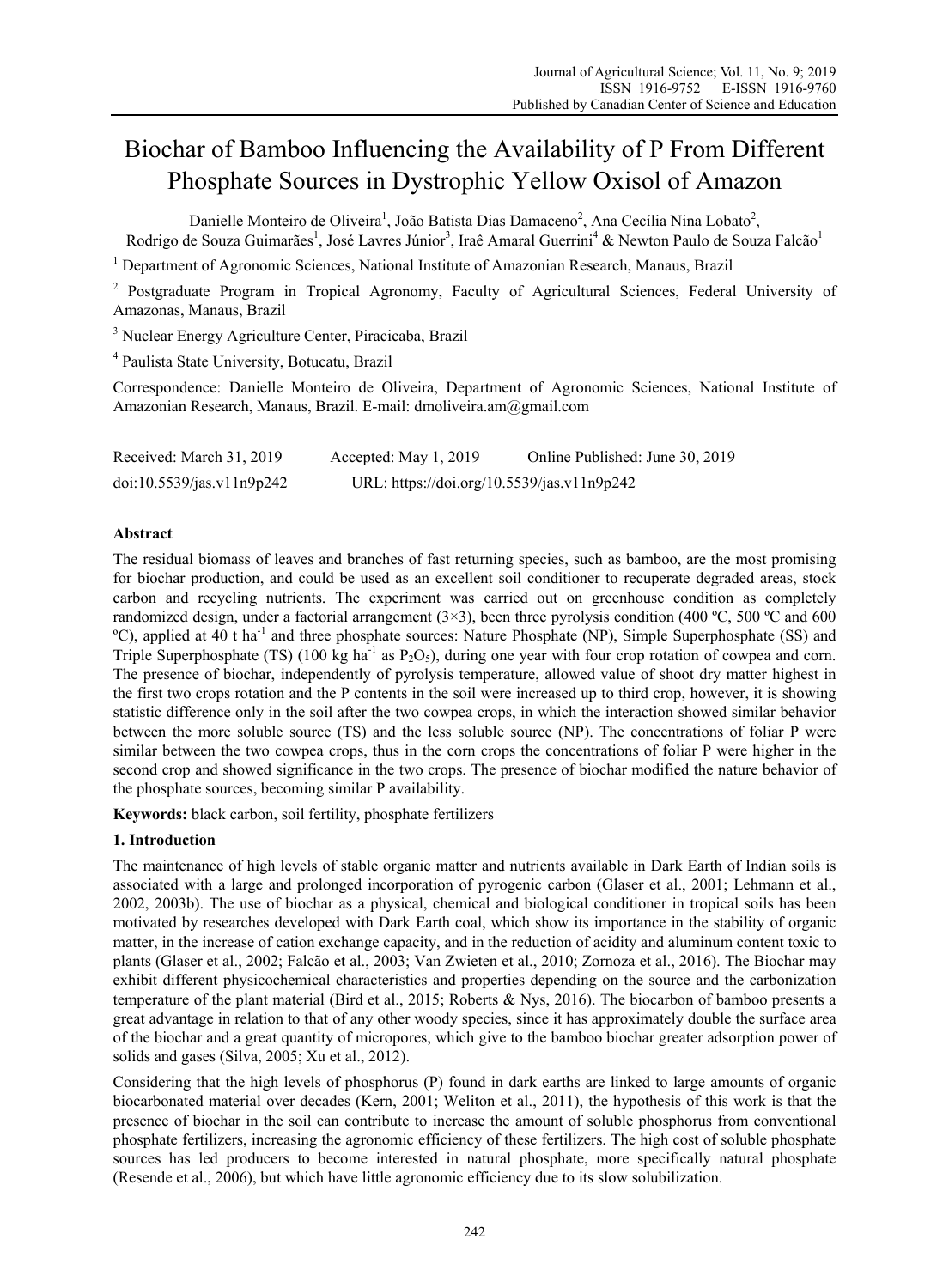Biochar may play an important role in P sorption and desorption processes in the soil and may be a more efficient adsorbent of P per gram of material than the clay fractions of soils. Coal samples collected from different sites of black soil and at different depths presented different adsorption and desorption properties of P (Falcão et al., 2003). The results allowed to infer that this coal has the potential to retain significant amounts of solubilized P from mineral fertilizers, thus avoiding its chemical fixation by iron and aluminum oxides and the type 1:1 clays present in high concentrations in tropical soils. The objective of this study was to evaluate the effect of different carbonization temperatures of bamboo on the availability of P in the soil and in cowpea and corn plants from the application of different phosphate sources.

#### **2. Material and Methods**

### *2.1 Location and Experimental Design*

The experiment was carried out on greenhouse of the Agronomy Departaments in the Campus III of the National Institute of Amazonian Research (INPA), Manaus, Amazonas, Brazil. According to the classification of Köppen (1948), the climate in Manaus is classified in Am (Tropical humid and subhumid) with average temperature of 27.4 ºC.

The experiment was conducted follow a completely randomized design, in a factorial  $(3\times3)$ . The study factors were: three sources of P (NP-Natural phosphate from ARAD, 33% total P and 9% citric acid; SS-Simple Superphosphate,  $19\%$  P<sub>2</sub>O<sub>5</sub> total and 18% citric acid and TS-Triple superphosphate,  $45\%$  P<sub>2</sub>O<sub>5</sub> total and  $40\%$ citric acid) and three carbonization temperatures (400  $^{\circ}C$ , 500  $^{\circ}C$  and 600  $^{\circ}C$ ) with nine treatments and four replicates. Samples were collected from the subsurface layer (20-40 cm) of a soil classified as a distrofic yellow oxisoil (EMBRAPA, 2018), with the chemical characteristics described in Table 1.

| Attributes                                                     | Soil characteristics |
|----------------------------------------------------------------|----------------------|
| $pH(H_2O)$                                                     | 3.2                  |
| pH (CaCl <sub>2</sub> )                                        | 3.7                  |
| Ca (cmol <sub>c</sub> dm <sup>-3</sup> /g kg <sup>-1</sup> )   | 5.7                  |
| $Mg$ (cmol <sub>c</sub> dm <sup>-3</sup> /g kg <sup>-1</sup> ) | 3.1                  |
| K (cmol <sub>c</sub> dm <sup>-3</sup> /g kg <sup>-1</sup> )    | 1.4                  |
| P (mg dm- $3/g$ kg-1)                                          | 2.9                  |
| Fe (mg dm <sup>-3</sup> /mg $kg^{-1}$ )                        | 139.1                |
| Zn $(mg dm^{-3}/mg kg^{-1})$                                   | 3.6                  |
| Al (cmol <sub>c</sub> dm <sup>-3</sup> )                       | 4.0                  |

Table 1. Chemical characteristics of soil used in experimentation

#### *2.2 Preparation of Biochar*

The Biochar was obtained from the carbonization of fresh biomass of bamboo (*Bambusa vulgaris* "vittata") in furnace under three temperatures (400 ºC, 500 ºC and 600 ºC). In the production of the biochar was used a refractory brick oven with a capacity of 20 kg at INPA. With removal of the carbonization temperatures (400 °C, 500 °C and 600 °C), the residence time of the material was about 30 minutes, followed by 24 hours of standing to cool and be withdrawn. Subsequently, the materials were sieved in a 2.00 mm mesh and subjected to chemical attributes analysis, using a standardized methodology for the analysis of organic material (Embrapa, 2011) (Table 2).

Table 2. Biochar chemical characteristics produced from Bamboo (*Bambusa vulgaris* "vittata") according to pyrolysis temperatures (400 ºC, 500 ºC and 600 ºC).

| Biochar of Bamboo                            | pH <sub>(H2O)</sub> | Cа   | Mg   | K                                                       | P                                                                   | Fe   | Zn  | Mn   | Сu  |
|----------------------------------------------|---------------------|------|------|---------------------------------------------------------|---------------------------------------------------------------------|------|-----|------|-----|
|                                              |                     |      |      | ---------- $\text{cmol}_c$ kg <sup>-1</sup> ----------- | ----------------------- mg dm <sup>-3</sup> ----------------------- |      |     |      |     |
| 400 °C                                       | 10.4                | 0.34 | 0.56 | 17.36                                                   | 171.19                                                              | 10.9 | 3.3 | 9.2  |     |
| 500 °C                                       | 10.2                | 0.37 | 0.62 | 12.48                                                   | 132.42                                                              | 10   | 2.3 | 11.1 | 0.7 |
| 600 °C                                       | 10.1                | 0.26 | 1.06 | 8.31                                                    | 115.36                                                              | 9.2  | 57  | 139  |     |
| Extractor: Ca/Mg/K/P/Fe/Zn/Mn/Cu (Mehlich I) |                     |      |      |                                                         |                                                                     |      |     |      |     |

*2.3 Experimental Conditions and Analysis*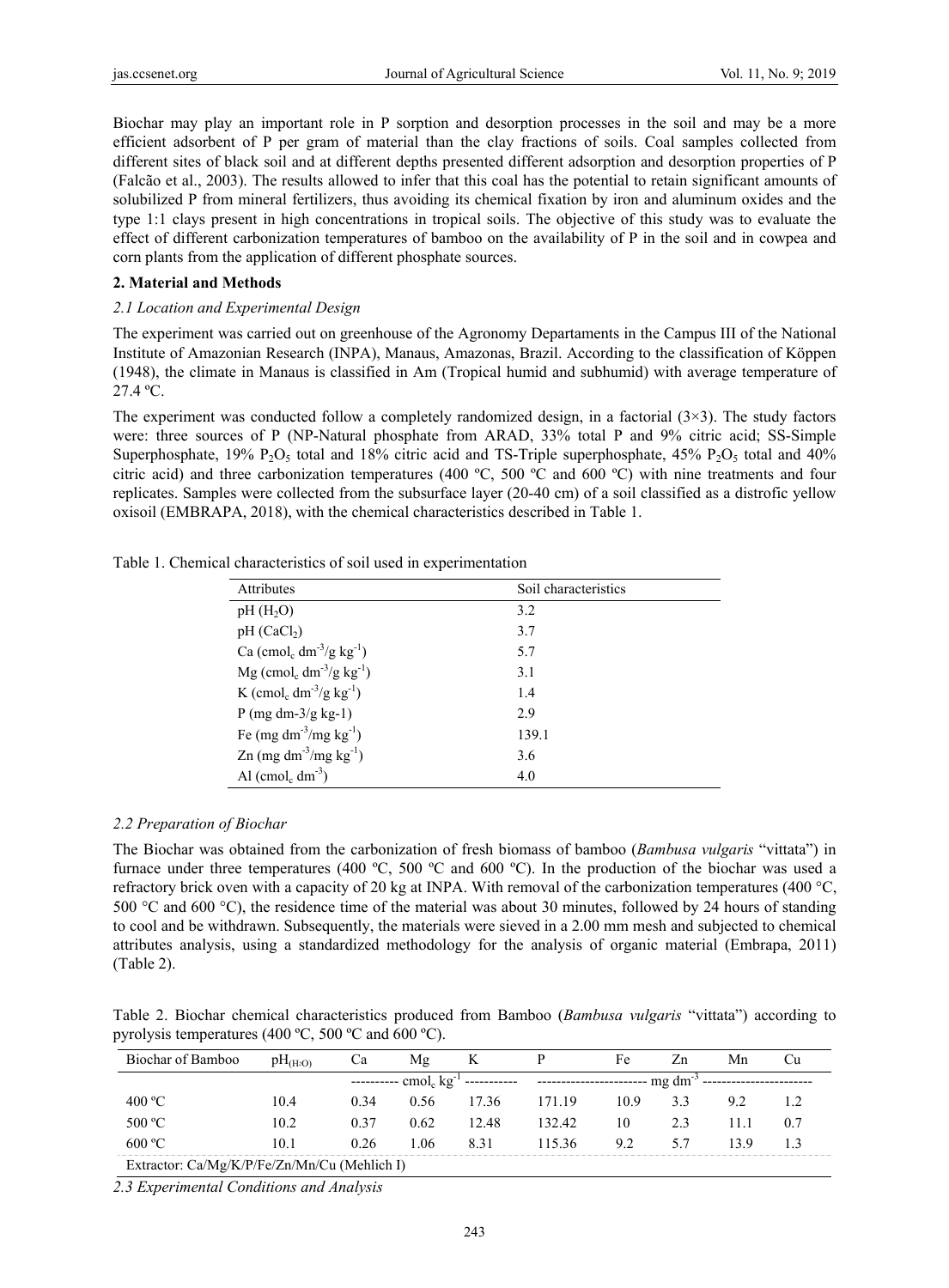Two rotation cycles with cowpea (*Vigna unguiculata* L. Walp) and two with corn (*Zea mays*) were used in pots with a capacity of 3 kg of soil. The amount of fertilizer applied before each rotation cycle as a complementary was 90 kg ha<sup>-1</sup> of urea; 120 kg ha<sup>-1</sup> of potassium chloride. The treatments of phosphorus fertilization were 326 kg ha<sup>-1</sup> natural phosphate from ARAD; 555 kg ha<sup>-1</sup> of single superphosphate; 222 kg ha<sup>-1</sup> of triple superphosphate. The amount of phosphate were 100 kg ha<sup>-1</sup> of P<sub>2</sub>O<sub>5</sub>, this applied amount of P<sub>2</sub>O<sub>5</sub> ha<sup>-1</sup> is equivalent to a 22.22 mg  $kg<sup>-1</sup>$  of P for all sources of phosphorus used, and 40 t ha<sup>-1</sup> of biochar (2.00mm diameter) both in a single application.

Cultures were performed at intervals of approximately 30 days and after each cultivation the soil was cleared for root withdrawal. The plants were harvested at 45 days after germination. Samples were processed in the laboratory to determine the dry mass of the aerial part and the concentration of P. Representative soil samples was colected at the same time of the crop havest for determination of the pH values in CaCl<sub>2</sub> (active acidity) -CaCl<sub>2</sub> 0.01 mol L<sup>-1</sup>. Phosphorus contents by means of the ion exchange resin method (Raij et al., 2001), titratable exchange aluminum (KCl 1 mol  $L^{-1}$ ) and H + Al (potential acidity).

## *2.4 Statistical Analysis*

Data were submitted to analysis of variance using the statistical program ASSISTAT 7.7 beta. When the significance was determined using the F test, we compared the means by the Tukey test at the 5% probability level.

# **3. Results**

In the first cultivation of cowpea, the aerial dry mass (ADM), in the treatment that received biochar produced under the temperature of 400 ºC plus simple superphosphate (SS), presented higher value without, however, presenting a significant difference in relation to the treatment received (NP), this result may be a reflection of the calcium and sulfur supply through the application of simple superphosphate. On the other hand, the treatment that received the most soluble source (triple superphosphate-TS) presented the lowest production of MSPA (Table 2). The ADM production of the bean plants that received biochar produced at 500 °C increased with supply of the P sources in the following order  $TS = NP > SS$ .

On the other hand, in the treatments that received biochar produced at 600 °C the ADM was higher in the treatment with FSS that showed a significant difference in relation to the treatment with natural phosphate. Analyzing the sources of phosphorus, it can be observed that the plants of the treatments that received bamboo biomass biochar produced at 500 ºC and 600 ºC with NP and TS presented similar ADM production (Table 2).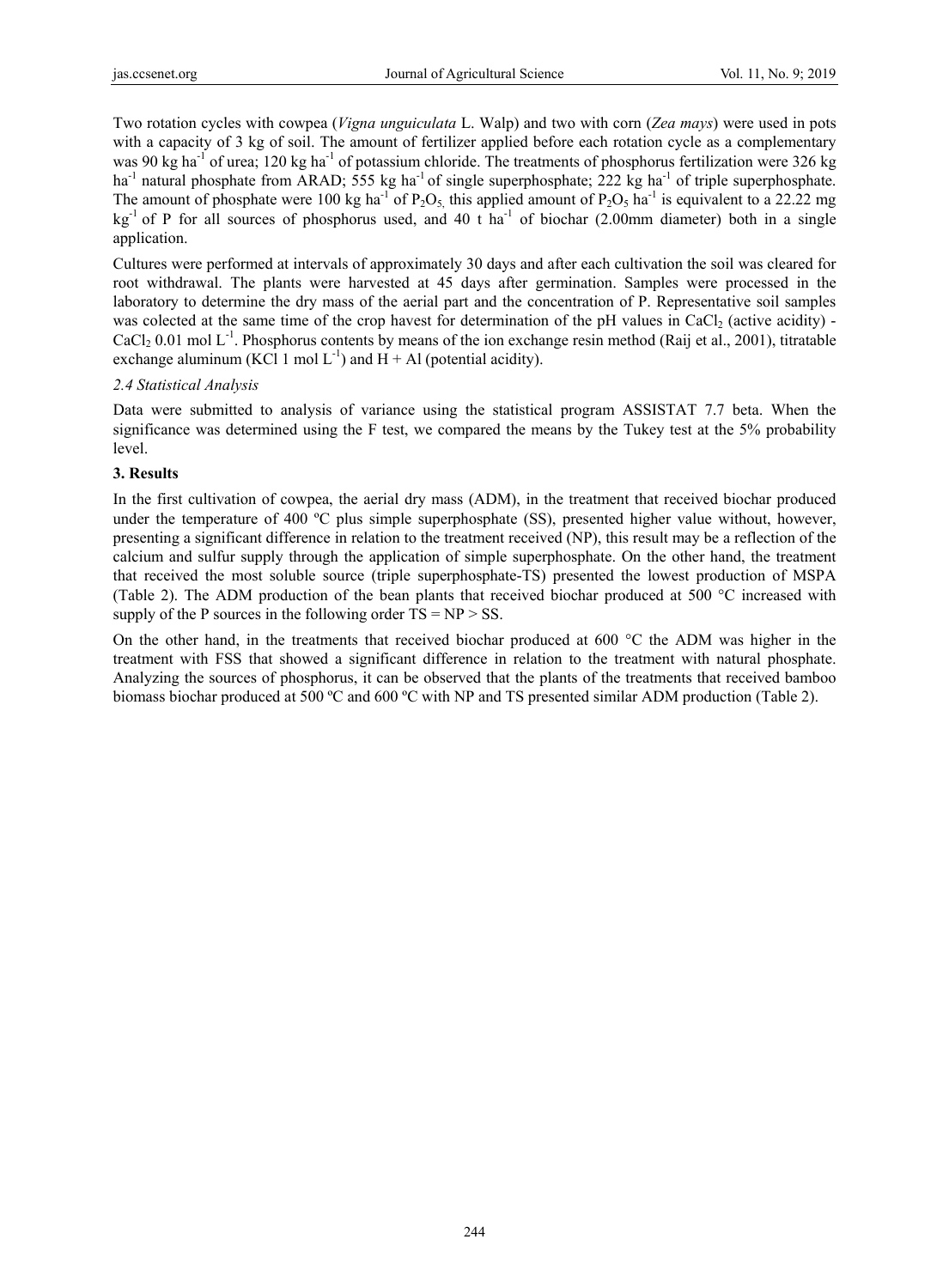Table 2. Dry shoot mass, P foliar concentration and P content in the soil after each sequential cultivation of cowpea and maize as a function of bamboo carbonization temperature for biochar and P sources (Natural Phosphate-NP, Superphosphate Simple-SS, triple superphosphate-TS) in typical dystrophic Yellow Oxisol under greenhouse conditions in Manaus, AM, between 2011 and 2012.

| <b>Biocarbonization Temperatures</b>            | Aerial Dry Mass  |                     |                    | Foliar concentration P    |                    |                    | P content in soil    |              |                     |
|-------------------------------------------------|------------------|---------------------|--------------------|---------------------------|--------------------|--------------------|----------------------|--------------|---------------------|
|                                                 | NP               | SS.                 | <b>TS</b>          | NP                        | <b>SS</b>          | TS.                | NP                   | <b>SS</b>    | <b>TS</b>           |
|                                                 | -------------- g |                     |                    | -- g kg <sup>-1</sup> --- |                    |                    | $mg dm3$ --          |              |                     |
| $Ist$ cultivation of cowpea (Vigna unguiculata) |                  |                     |                    |                           |                    |                    |                      |              |                     |
| $400^{\circ}$ C                                 | $6.93^{aA}$      | $7.27^{aA}$         | $5.70^{bB}$        | 2.73                      | 3.14               | 3.03               | $11.25^{aA}$         | $10.75^{aA}$ | 10.50 <sup>ba</sup> |
| $500^{\circ}$ C                                 | $6.62^{aA}$      | $6.08^{aB}$         | $6.62^{aA}$        | 2.79                      | 3.40               | 3.51               | $11.00$ aB           | $11.50^{aB}$ | $13.50^{aA}$        |
| $600^{\circ}$ C                                 | $6.15^{aA}$      | $6.25^{aB}$         | $6.18^{aAB}$       | 3.24                      | 2.82               | 3.52               | $11.50^{aA}$         | $10.75^{aA}$ | $11.50^{bA}$        |
| $1st$ cultivation of maize (Zea mays)           |                  |                     |                    |                           |                    |                    |                      |              |                     |
| $400^{\circ}$ C                                 | 5.73             | 5.75                | 5.86               | 0.66 <sup>bA</sup>        | $0.66aA}$          | 0.63 <sup>bA</sup> | 14.25                | 10.25        | 13.00               |
| $500^{\circ}$ C                                 | 5.62             | 5.66                | 5.66               | $1.39^{aA}$               | $0.69^{aB}$        | $1.39^{aA}$        | 11.50                | 12.00        | 13.50               |
| $600^{\circ}$ C                                 | 5.85             | 5.81                | 6.07               | $0.77^{bA}$               | $0.72^{aA}$        | 0.88 <sup>bA</sup> | 13.00                | 11.50        | 15.25               |
| $2st$ cultivation of cowpea (Vigna unguiculata) |                  |                     |                    |                           |                    |                    |                      |              |                     |
| $400^{\circ}$ C                                 | $10.81^{aA}$     | $7.55^{ab}$         | $10.11^{aA}$       | 2.29                      | 2.31               | 2.25               | $13.50^{aA}$         | $10.25^{bB}$ | $15.25^{aA}$        |
| $500^{\circ}$ C                                 | $10.07^{aA}$     | 8.68 <sup>aAB</sup> | $7.56^{bB}$        | 2.15                      | 2.14               | 2.42               | $13.25^{aA}$         | $13.75^{aA}$ | $14.25^{aA}$        |
| $600^{\circ}$ C                                 | $7.70^{bA}$      | $7.61^{aA}$         | 7.61 <sup>bA</sup> | 2.45                      | 2.06               | 2.25               | 12.25 <sup>aAB</sup> | $11.50^{bB}$ | $13.75^{aA}$        |
| $2^{st}$ cultivation of maize (Zea mays)        |                  |                     |                    |                           |                    |                    |                      |              |                     |
| $400^{\circ}$ C                                 | 4.00             | 3.29                | 3.83               | 2.03 <sup>aa</sup>        | $1.75^{bA}$        | $2.13^{aA}$        | 8.00                 | 8.00         | 9.50                |
| $500\text{ °C}$                                 | 4.17             | 4.47                | 4.44               | $1.99$ <sup>aA</sup>      | $2.16^{bA}$        | 2.08 <sup>aA</sup> | 10.00                | 9.50         | 10.00               |
| $600\text{ °C}$                                 | 4.75             | 4.07                | 4.23               | $2.21^{aB}$               | 3.01 <sup>aA</sup> | $1.99^{aB}$        | 8.00                 | 7.75         | 8.00                |

*Note.* Case-sensitive, followed by the same letter in the row and in the column respectively, do not differ statistically from each other by the Tukey test 5%.

In the soil collected after the first cultivation of cowpea in the treatments that received the biochar produced at a temperature of 400 °C, the P contents were higher in the treatment with natural phosphate, however, there was no significant difference in relation to the other sources of phosphate. It was observed that phosphorus sources  $(NP \leq SS \leq TS)$  with 0.75 mg dm<sup>3</sup> of phosphorus plus natural phosphate were present in the soil and in the treatments with biochar produced at 500 °C, the phosphorus content increased as a function of the solubility of the sources phosphates, significant differences with higher content of application of triple superphosphate.

This result may be related to the less condensed structures of C found in the of lower biocarbonization temperatures, which increases the reactivity and may have influenced the behavior of the natural phosphate, resulting in greater availability of phosphorus than the more soluble sources (Keiluweit et al., 2010). Moreover, in the treatments with triple superphosphate, it is noticed that the presence of biochar produced at 500 ºC showed higher phosphorus content with significant difference in relation to the temperature of 400 °C and 600 °C, which presented higher contents, however, the pH values showed no significant difference.

It was observed that in the treatments that received biochar produced at 600 ºC, soil P contents did not differ significantly considering the applied sources, it is possible that biochar interfered with the availability of P, resulting in similar behavior regardless of the degree of solubility of the source, since the pH values also did not present a significant difference, even with pH increase in relation to the soil pH values at the beginning of the experiment (Table 2). Although no significant difference was observed in pH, Al and H+Al values, it was observed that in the treatments that received biochar produced at 500 ºC, Al levels were lower, regardless of the source of phosphorus, in relation to the others temperatures (Table 3).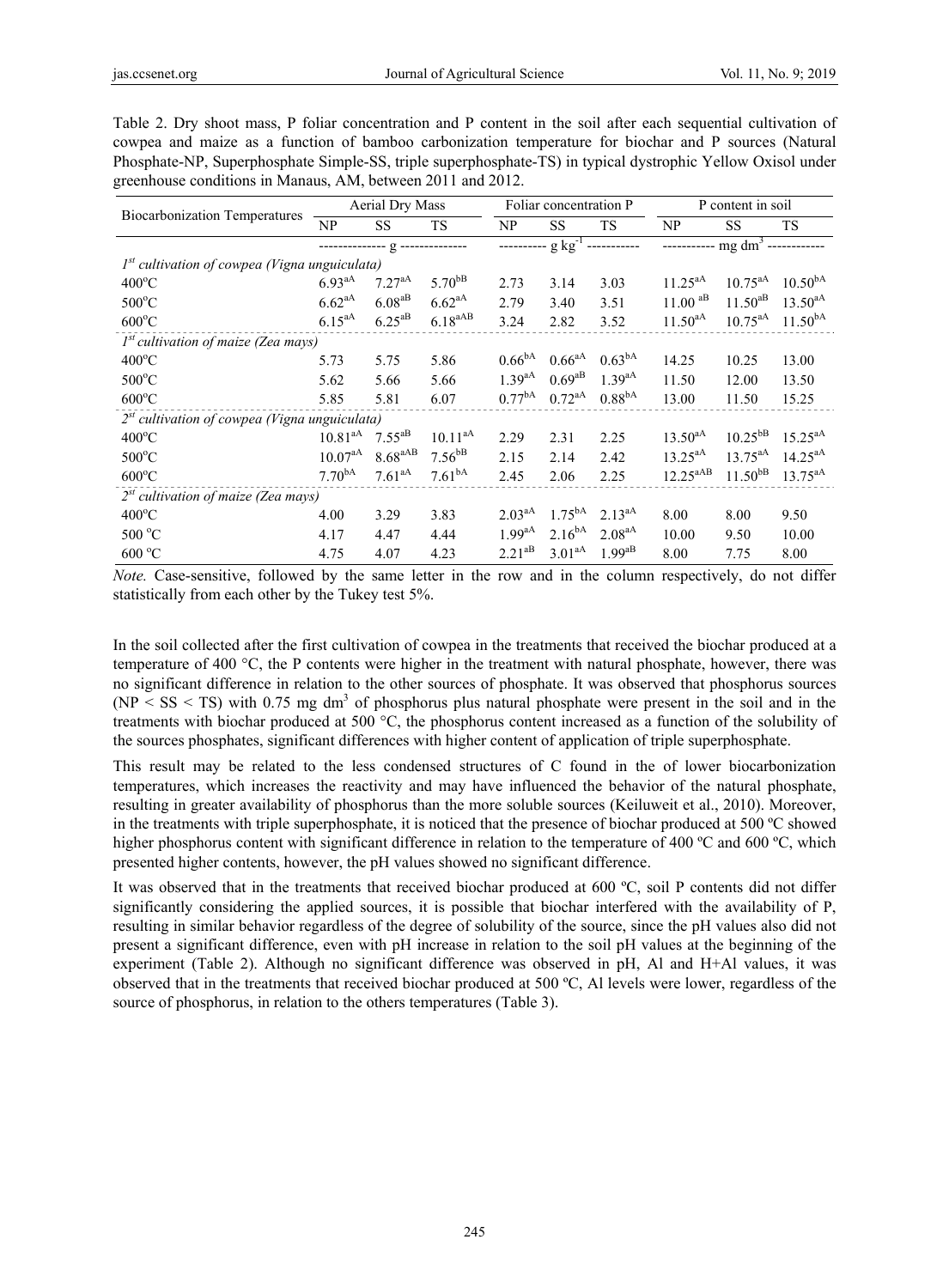Table 3. Values of pH, Al and H+Al in the soil after each sequential cultivation of cowpea and maize as a function of the carbonization temperature of bamboo for biochar and of the sources of P (natural phosphate-NP, single superphosphate-SS, superphosphate triple-TS) in pots with typical dystrophic Yellow Oxisol in a greenhouse in Manaus, AM, between 2011 and 2012

| <b>Biocarbonization Temperatures</b>            | pH ClCa <sub>2</sub> |                      |                     | $Al^{3+}$               |      |           | $H + Al$       |              |              |
|-------------------------------------------------|----------------------|----------------------|---------------------|-------------------------|------|-----------|----------------|--------------|--------------|
|                                                 | NP                   | SS                   | <b>TS</b>           | NP                      | SS.  | <b>TS</b> | NP             | <b>SS</b>    | <b>TS</b>    |
|                                                 | -- g --------------- |                      |                     | ---- g kg <sup>-1</sup> |      |           | $mg \, dm^3 -$ |              |              |
| $Ist$ cultivation of cowpea (Vigna unguiculata) |                      |                      |                     |                         |      |           |                |              |              |
| $400^{\circ}$ C                                 | 4.14                 | 4.06                 | 4.12                | 2.40                    | 2.00 | 2.00      | 30.40          | 34.20        | 32.60        |
| $500^{\circ}$ C                                 | 4.30                 | 4.20                 | 4.24                | 1.00                    | 1.00 | 1.00      | 29.60          | 32.80        | 35.00        |
| $600^{\circ}$ C                                 | 4.12                 | 4.06                 | 4.02                | 1.60                    | 1.60 | 2.00      | 33.00          | 37.20        | 40.60        |
| $1st$ cultivation of maize (Zea mays)           |                      |                      |                     |                         |      |           |                |              |              |
| $400^{\circ}$ C                                 | 4.28                 | 4.30                 | 4.22                | 1.00                    | 1.40 | 1.60      | 36.60          | 36.00        | 34.40        |
| $500^{\circ}$ C                                 | 4.40                 | 4.40                 | 4.34                | 1.00                    | 1.00 | 1.00      | 32.60          | 33.40        | 35.00        |
| $600^{\circ}$ C                                 | 4.22                 | 4.28                 | 4.18                | 1.20                    | 1.20 | 1.40      | 37.40          | 37.80        | 34.80        |
| $2st$ cultivation of cowpea (Vigna unguiculata) |                      |                      |                     |                         |      |           |                |              |              |
| $400^{\circ}$ C                                 | $3.96^{bA}$          | $4.02^{aA}$          | 3.92 <sup>abA</sup> | 3.00                    | 3.80 | 3.20      | 39.80          | 38.00        | 38.40        |
| $500^{\circ}$ C                                 | $4.10^{aA}$          | $3.98^{aB}$          | 4.00 <sup>aAB</sup> | 2.00                    | 2.40 | 2.20      | 33.60          | 34.60        | 36.00        |
| $600^{\circ}$ C                                 | $3.96^{bA}$          | $3.94$ <sup>aA</sup> | $3.82^{bB}$         | 3.00                    | 3.20 | 3.80      | 34.60          | 37.20        | 41.00        |
| $2^{st}$ cultivation of maize (Zea mays)        |                      |                      |                     |                         |      |           |                |              |              |
| $400^{\circ}$ C                                 | 4.04                 | 3.96                 | 3.84                | 4.20                    | 4.80 | 3.80      | $30.40^{aA}$   | $34.20^{aA}$ | $32.20^{aA}$ |
| 500 °C                                          | 4.14                 | 4.04                 | 3.90                | 1.40                    | 2.00 | 2.20      | $39.00^{aA}$   | $25.60^{ab}$ | $28.60^{aB}$ |
| $600\,^{\circ}\mathrm{C}$                       | 3.90                 | 3.76                 | 3.72                | 3.20                    | 3.40 | 4.00      | $31.60^{aA}$   | $34.80^{aA}$ | $33.40^{aA}$ |

*Note.* Case-sensitive, followed by the same letter in the row and in the column respectively, do not differ statistically from each other by the Tukey test 5%.

The significant results presented for the variables of MSPA and P content available in the first cowpea crop were not observed in the first maize crop, however, leaf P showed significance (Table 2). It was observed that in the treatments that received biochar produced at 400 °C, 500 °C and 600 °C with the least soluble source (natural phosphate) and the most soluble source (triple superphosphate), leaf concentrations of P did not show significant differences between, indicating that the biochar may have acted to equalize the uptake of P by the plants of the different sources, by the adsorption and desorption process of P (Morales et al., 2013).

Although foliar concentration of P showed significant differences, considering the mineral nutrition, the foliar concentrations of P observed remained below the appropriate range for the species (2.5 to 4.0 g kg<sup>-1</sup>) (Malavolta, 2006). For pH values, Al and H+Al, the behavior was similar to the values obtained in the soil of the first cowpea crop, which may be a reflection of the corrective effect of the biochar after 2 cultures, since the original pH was of 3,7.

In the second cowpea cultivation (Table 2), ADM increased in the treatments that received biochar produced at 400 °C with natural phosphate and triple superphosphate in relation to the treatment with single superphosphate. It was concluded that the presence of biochar facilitated the availability of phosphorus even though it comes from sources with different degrees of solubility. In the treatments that received biochar produced at 500 °C, it was verified that the less soluble source (natural phosphate) promoted a significant increase of ADM in relation to the treatment that received the most soluble source.

The available P content in the soil in this second cowpea crop did not show a significant difference between the different phosphorus sources, regardless of the carbonization temperature, indicating that the biochar may have acted on the availability of P, either in increasing availability from natural phosphate or in reducing or regulating availability with triple superphosphate (Table 2).

It was verified that being the simple superphosphate a more soluble source than the natural phosphate, in the treatments that received the biochar produced at 400 ºC and 600 ºC the levels of P in the soil were smaller, when compared to the treatments with natural phosphate in this second culture. However, in the treatments with biochar produced at 500 ºC this behavior was not observed, indicating that this temperature can act in order to make the sources with different degrees of solubility with similar behavior in the availability of phosphorus. Rajkovich et al. (2012), mentioned that the physical characteristics, such as the high amount of macro and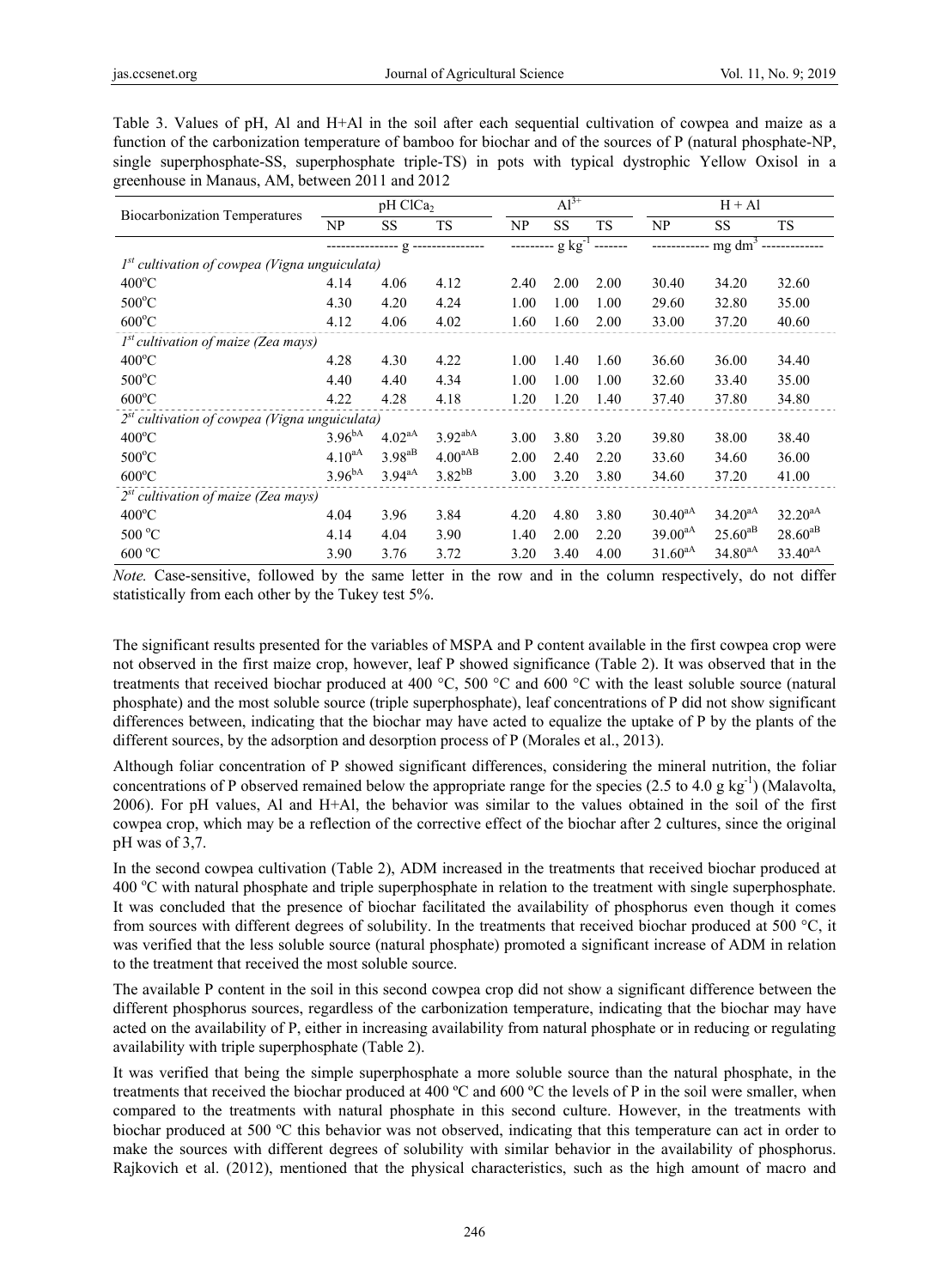micropores formed at this temperature and chemistry as the formation of functional groups that are influenced by the carbonization temperature.

The highest phosphorus levels were observed in the treatments that received triple superphosphate, regardless of the biocarbonization temperatures, but were statistically the same as the natural phosphate treatments, even with the pH values showing a significant difference only when applied biochar produced at 600 ºC. The presence of biochar produced at 400 °C and 600 °C showed a significant difference for the treatments with simple superphosphate with lower available phosphorus levels, although the Al contents were not significant, it was observed that in the treatments that received biochar under a temperature of 500 ºC there was a reduction of contents of Al in relation to the treatments with temperature of 400  $^{\circ}$ C and 600  $^{\circ}$ C. In general, we have seen that this third crop had a reduction in pH values and increase in Al content when compared to previous cultures.

At the same way as the first cultivation of this rotation, P concentrations in the leaves during the second cowpea crop showed no significant difference ( $p > 0.05$ ). The same results was observed for ADM variables and P content in the soil during the second crop that did not altered. In the other hand, the concentrations of P in maize leaves were influenced by treatments in both the first and second crops. In the second maize crop was a significant difference in the H+Al content, showing the lowest levels in the treatments with biochar produced at 500 ºC. The lack of significance in the weight of the ADM as a function of the treatments can be explained in part by the increase of the soil acidity, as well as the decrease of P available in the soil.

By analyzing leaf P concentrations as a function of the lower and higher biocarbonization temperature in this second maize crop, it was observed that treatments that received natural phosphate and single superphosphate resulted in increased foliar P concentrations whil those that received triple superphosphate decreased. In Table 2, it can be seen that the concentrations of P in maize showed no difference between the sources used, probably due to the presence of biochar, except in the treatments that received biochar produced at 600 °C where as the simple superphosphate resulted in a higher concentration of P in the plants, even after the four successive cycles.

## **4. Discussion**

The result that may be considered the most relevant in this study was the way in which the different sources behaved in the presence of biochar. It is observed that, although the availability of P in the soil decreased with successive crops, the presence of the biochar increased the availability of P from the different phosphate sources. Nemati (2015) described the ability of the biochar to regulate by physical adsorption the availability of nutrients.

The contents and composition of the nutrients present in the biochar vary depending on the sources used, while the carbonization temperature has an effect on the surface properties of the biochar produced (Chan & Xu, 2009; Zimmerman, 2010; Gautam et al., 2014).

It is observed that the biochar affected the P availability of the phosphate sources, resulting in different behavior when the sources of P act in the absence of biochar which highter growth of the plants in the treatments that received the most soluble sources. Lehmann et al. (2003a) found an increase in the ADM of rice and beans by 17% and 43%, with application of biochar doses of 68 and 135 t C ha<sup>-1</sup>, respectively, attributing this growth to the capacity that the biochar presents as a chemical conditioner of the soil, increasing the availability of P, K and Cu from other sources. Other studies have attributed higher plant growth to positive changes in soil biogeochemistry resulting from biochar additions (Lehmann et al., 2003b; Van Zwieten et al., 2010).

The weight of the ADM obtained in the first cowpea crop that received biochar produced at 400 ºC can be explained by the characteristics obtained by the biochar during the low temperature biocarbonization ( $\leq 550 \degree C$ ), resulting in a biochar with high soil reactivity and high recovery rate of C, N, K and S, contributing to soil fertility (Steinbeiss et al., 2009; Keiluweit et al., 2010). In addition, this result may also have occurred due to the physical and chemical characteristics of ST and FN in which ST presented a higher degree of dissolution and solubilization and, possibly, a greater fixation of the P in solution with the iron and aluminum oxides, hydroxides and clay minerals such as kaolinite. It can be inferred that the application of biochar produced at a temperature of 400 °C did not interfere in this behavior, perhaps because of the lower porosity acquired with the lower pyrolysis temperature (Downie et al., 2009).

The ADM was lower in the first harvest crop cowpea compared to the second crop, and this effect may be related to the higher sorption of the phosphorus by biochar, not ocurring in the second crops out the desorption of the nutrients (Morales et al., 2013). Based on results we can inferred that an increase of 100 °C in the bamboo biocarbonization may provide changes in the physical and chemical properties of the biochar produced, directly reflecting the dynamics of the nutrients from the applied fertilizers. High temperature pyrolysis produces, in general, high surface area biochar (> 400 m<sup>2</sup> g<sup>-1</sup>) (Downie et al., 2009; Keiluweit et al., 2010), highly aromatic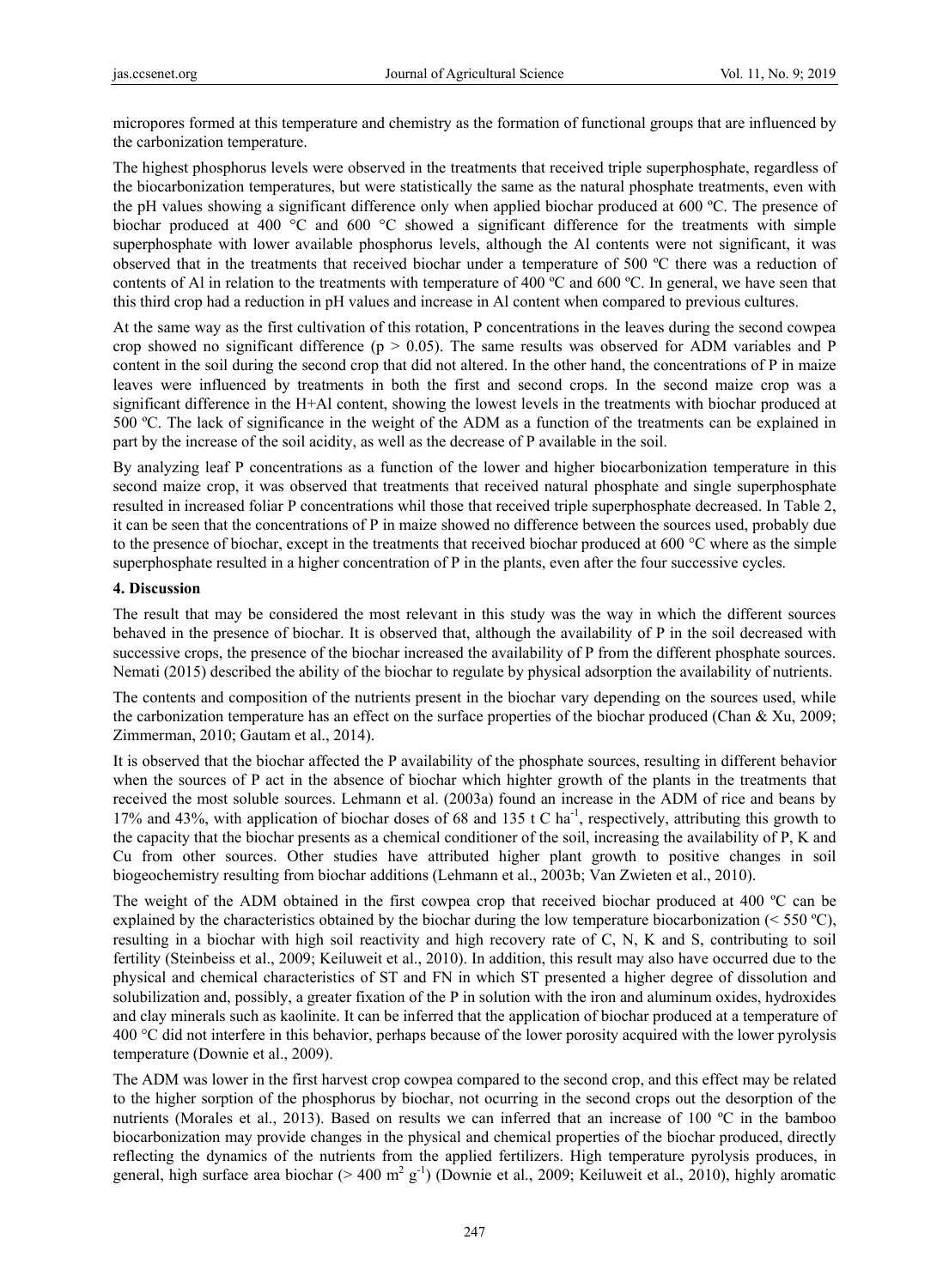and therefore very recalcitrant to decomposition (Sign & Cowie, 2008), and is considered good adsorbent (Mituza et al., 2004; Lima & Marshall, 2005), of cationic and anionic charges (Morales et al., 2013).

Although the P of foliar concentration in cowpea did not indicate a direct relation with the weight of the ADM and P availability in the soil, considering that the nutrient did not interfere directly in the development of the plant, the foliar P concentrations did not present significant differences ( $p < 0.05$ ). All treatments presented the P leaves concentration above the range considered adequate for the species (from 1.2 to 1.5 g kg<sup>-1</sup>) (Malavolta, 2006). The fact that phosphorus sources with different degrees of solubility exhibited similar behavior with the presence of the biochar produced at a temperature of 600 °C may have occurred due to the large amount of micro or even nanopores and larger surface area of the (Silva, 2005), causing greater physical adsorption of the available phosphorus from the more soluble source (triple superphosphate).

As the soil is a heterogeneous system formed with clay minerals, organic matter and nutrients it is possible that applied biochar in the soil can also adsorb phosphate and nitrate by means of bonding bridge using residual charge of electrostatic attraction or also forming bridges of binders with cations such as  $Ca^{2+}$  and  $Mg^{2+}$  or other metals, including  $Al^{3+}$  and  $Fe^{3+}$  (Mukherjee et al., 2011). Pergeron et al. (2012) report that the most important changes in the physicochemical characteristics of the coal occurred when the carbonization temperatures were between 450 ºC and 650 ºC. The increase in the percentage of C, and the decreases in the percentage of O and H in this range are indicative of increase in the aromatic structure and gradual change generating graphite.

Based on degree of solubility of the applied sources and the characteristics of the biochar produced, it can be inferred that in the treatments that received the natural phosphate, the biochar had contributed to reduce the adsorption of the available P by the clay minerals, iron oxides and aluminum present in acid soils (Resende, 2006). The hypothesis that the biochar was responsible for the residual effect of triple superphosphate observed in the second cowpea crop is based on the fact that this behavior is not a characteristic of the phosphate source, which has high reactivity but low residual effect (Raij, 2011). On the other hand, the treatments that received the natural phosphate presented levels of available P similar to the treatments with triple superphosphate, independent of the temperature of biocarbonization, suggesting that the high residual effect of the natural phosphate (Resende, 2006) decreased, in addition, it observed the increase of soil P contents in this second cowpea crop.

Considering the availability of phosphorus from differents sources, it can be inferred that the presence of the biochar has reduced the rapid reaction of the triple superphosphate in the soil, possibly by adsorbing and making the nutrient available more slowly and increasing the residual effect of this source. Wang et al. (2013) showed that the effect of P availability on biochar can be influenced by the P content present in the material, even at low concentrations such as bamboo biochar. Coal samples collected from different sites of black soil and at different depths presented different sorption and desorption properties of P (Falcão et al., 2003), these results allowed permited infer that this coal has the potential to retain significant amounts of solubilized P from mineral fertilizers, thus avoiding its chemical fixation by iron and aluminum oxides and type 1:1 clays present in high concentrations in tropical soils.

In general, the beans responded more efficiently to the treatments when compared to corn, which is an extremely nutrient demanding plant, especially in N and S, and, unlike beans, does not have N absorption strategies, such as biological fixation of N (Malavolta et al., 2006). Major et al. (2010) evaluating application of up to 20 t ha<sup>-1</sup> of biofuels from kitchen waste in Colombian Savana acid soils, found a decrease in maize yield only in the fourth crop and attributed to the decline in the Ca and Mg stock in the soil.

## **5. Conclusions**

The treatments that received biochar produced at 500 ºC presented lower levels of exchangeable aluminum, reflecting in higher pH values when compared to the other temperatures in the four cultures. Biochar increased the agronomic efficiency of natural phosphate in the short term in relation to single superphosphate and triple superphosphate. With application of biochar produced at a temperature of 400 ºC, treatments with natural phosphate resulted in higher P contents in the soil than the treatments with triple superphosphate after the first bean cultivation and the first maize crop and similar contents after the third and fourth cultivations. The residual effect of triple superphosphate after 12 months of application occurred due to the presence of biochar. The levels of phosphorus in the soil with simple superphosphate were higher where biochar produced at 500 ºC was applied in relation to the other temperatures during the four cultures.

## **Acknowledgements**

FAPEAM, INPA, CENA-USP, Dr. Charles Roland Clement.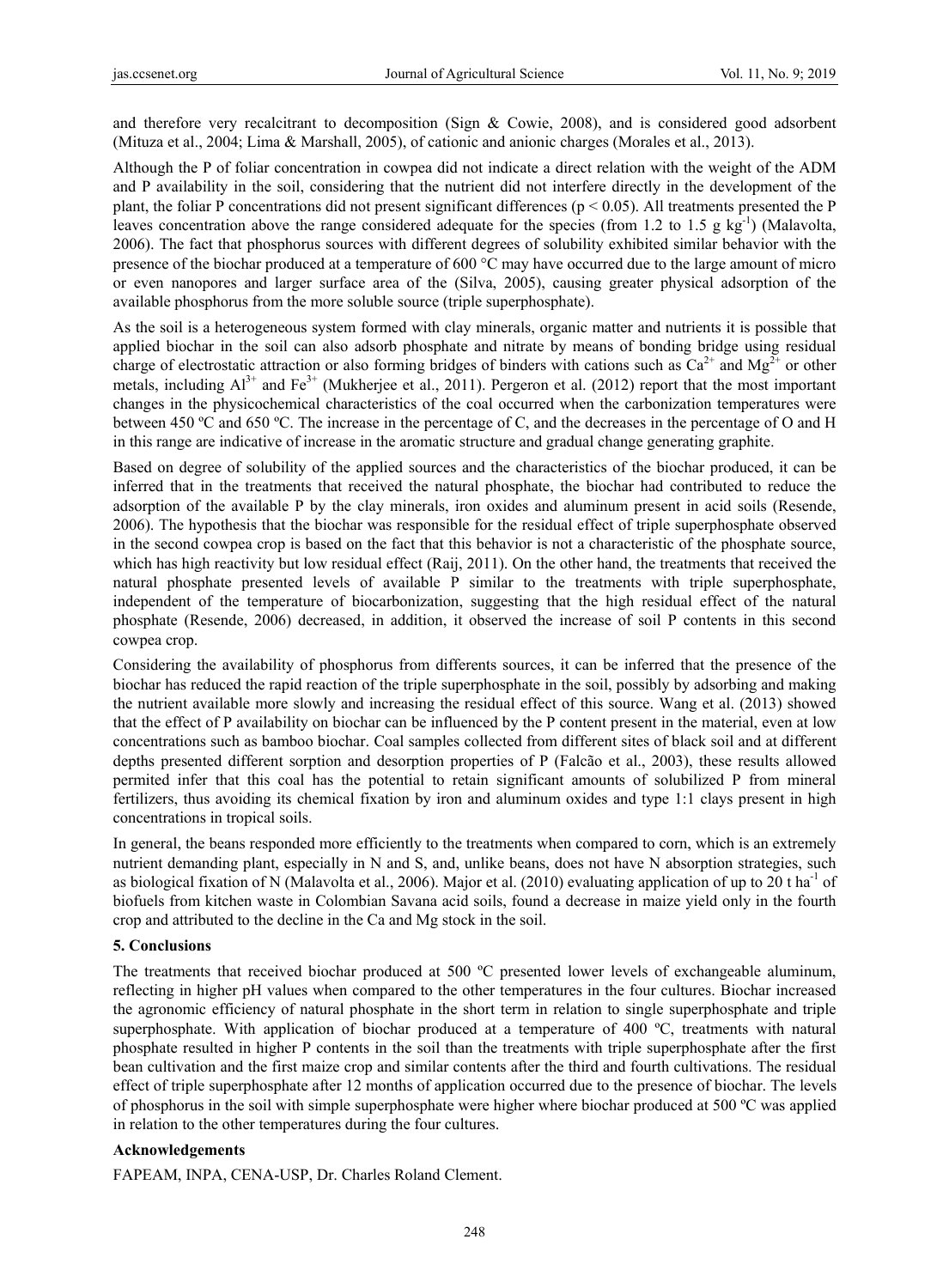### **References**

- Antal, M. J., & Grønli, M. (2003). The art, science, and technology of charcoal production. *Industrial & Engineering Chemistry Research, 42*(8), 1619-1640. https://doi.org/10.1021/ie0207919
- Araujo, I. B., Resende, A. V., Furtini Neto, A. E., Alves, V. M. C., & Santos, J. Z. L. (2003). Eficiência Nutricional do Milho em Resposta a Fontes e Modos de Aplicação de Fósforo. *Revista Ceres, 50*(1), 27-39.
- Bird, M. I., Wynn, J. G., Saiz, G., Wurster, C. M., & Mcbeath, A. (2015). The pyrogenic carbon cycle. 43. *Annual Review of Earth and Planetary Sciences, 43*(1), 273-298. https://doi.org/10.1146/annurev-earth-060614-105038
- Braga, G. (2006). *Eficiência de fosfatos com solubilidade variável em água em solos com capacidade de fixação de fósforo induzida* (Doctoral thesis, School of Agriculture "Luiz de Queiroz", Piracicaba, São Paulo).
- Brito, J. O. (2000). *Pró-carvão: Relatório sobre a cadeia produtiva de carvão vegetal e lenha do Estado de São Paulo*. São Paulo: Sincal/Fcesp/Sebrae.
- Chan, K. Y., & Xu, Z (2009). Biochar: Nutrient properties and their enhancement. In J. Lehmann, & S. Joseph (Eds.), *Biochar for environmental management* (1st ed.). Science and Technology. London: Earthscan.
- Downie, A., Crosky, A., & Munroe, P. (2009). Physical properties of biochar. In J. Lehmann, & S. Joseph (Eds.), *Biochar for environmental management* (1st ed.). Science and Technology. London: Earthscan.
- Falcão, N. P. S, Comerford, N., & Lehmann, J. (2003). Determining Nutrient Bioavailability of Amazonian Dark Earth Solis—Methodological Challenges. In J. Lehmann, D. Kern, B. Glaser, & W. Wodos (Eds.), *Amazonian Dark Earths*. Springer, Netherlands.
- Falcão, N. P. S., & Silva, J. R. A. (2004). Características de adsorção de fósforo em alguns solos da Amazônia Central. *Acta Amazonica, 34*(3), 337-342. https://doi.org/10.1590/S0044-59672004000300001
- Fontes, P. J. P. (1994). *Autossuficiência energética em serraria de Pinus e aproveitamento dos resíduos* (Master's dissertation, Federal University of Paraná, Curitiba, Paraná).
- Gautam, R. K., Mudhoo, A., Lofrano, G., & Chattopadhyaya, M. C. (2014). Biomass-derived biosorbents for metal ions sequestration: Adsorbent modification and activation methods and adsorbent regeneration. *Journal of Environmental Chemical Engineering, 2*(1), 239-259. https://doi.org/10.1016/j.jece.2013.12.019
- Glaser, B., Haumaier, L., Guggenberger, G., & Zech, W. (2002). The "Terra Preta" phenomenon: A model for sustainable agriculture in the humid tropics. *Naturwissenschaften, 88*(1), 37-41. https://doi.org/10.1007/ s001140000193
- Glaser, B., Lehmann, J., & Zech, W. (2002). Ameliorating physical and chemical properties of highly weathered soils in the tropics with charcoal—A review. *Biology and Fertility of Soils, 35*(4), 219-230. https://doi.org/10.1007/s00374-002-0466-4
- Goedert, W. J., Rein, T. A., & Souza, D. M. G. (1990). Eficiência agronômica de fosfatos naturais, fosfatos parcialmente acidulados e termofosfatos em solo de cerrado. *Pesquisa Agropecuária Brasileira, 25*(4), 521-530.
- Kämpf, A. N. (2000). *Seleção de materiais para uso como substrato*. In A. N. Kämpf, & M. H. Fermino (Eds.), *Substratos para plantas: A base da produção vegetal em recipientes*. Porto Alegre: Gênesis.
- Keiluweit, M., Nico, P. S., Johnson, M. G., & Kleber, M. (2010). Dynamic molecular structure of plant biomass-derived black carbon (biochar). *Environmental Science & Technology, 44*(4), 1247-1253. https://doi.org/10.1021/es9031419
- Kern, D. C., Costa, M. L., & Frazão, F. J. L. (2001). *Evolution of the scientific knowledge regarding Black Earth soil in the Amazon*. Yearbook of the Conference of Latin American Geographers. Spain, Benicassim. https://doi.org/10.1007/978-3-662-05683-7\_3
- Lehmann, C. J., Da Silva Jr, J. P., Rondon, M., Greenwood, J., Nehls, T., Steiner, C., & Glaser, B. (2002). *Slash and char a feasible alternative for soil fertility management in the central Amazon*. Proceedings of the 17th Thailand: World Congress of Soil Science. Retrieved from https://pdfs.semanticscholar.org/ 4047/bd34182e80a0ba83413b16f77670b74e3dbd.pdf
- Lehmann, J., Kern, D. C., German, L., Mccann, J., Martins, G. C., & Moreira, A. (2003). Soil fertility and production potential. In J. Lehmann, D. C. Kern, B. Glaser, & W. Woods (Eds.), *Amazonian Dark Earths: Origin, Properties, Management*. Dordrecht: Kluwer Academic Publishers.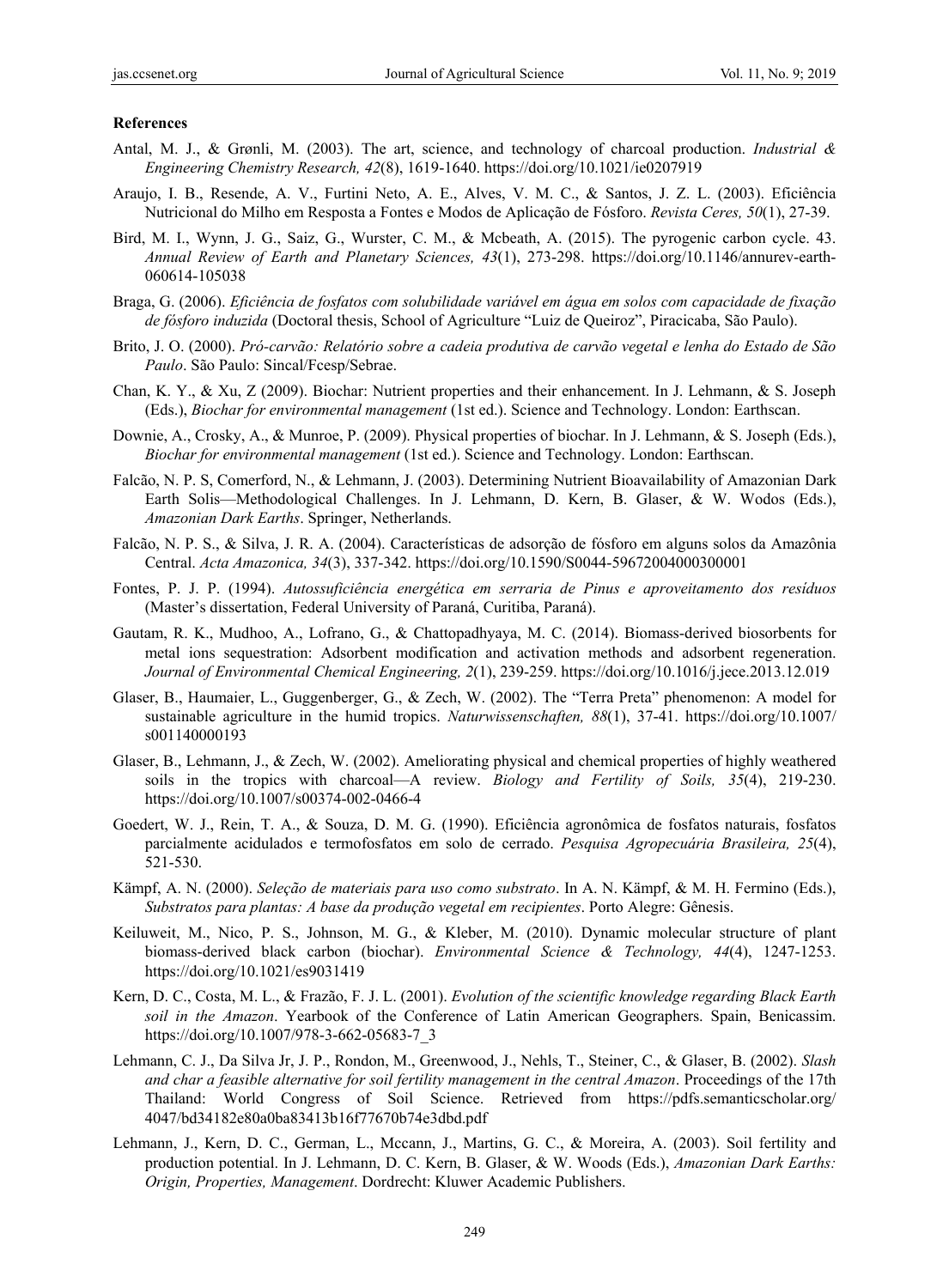- Liang, B., Lehmann, J., Sohi, S. P., Thies, J. E., O'niell, B., Trujillo, L., … Luizão, F. J. (2010). Black carbon affects the cycling of non-black carbon in soil. *Organic Geochemistry, 4*(2), 206-213. https://doi.org/ 10.1016/j.orggeochem.2009.09.007
- Liang, B., Lehmann, J., Solomon, D., Kinyangi, J., Grossman, J., O'neill, B., & Neves, E. G. (2006). Black carbon increases cation exchange capacity in soils.Soil *Science Society of America Journal, 70*(1), 1719-1730. https://doi.org/doi:10.2136/sssaj2005.0383
- Lima, I., & Marshall, W. E. (2005). Utilization of turkey manure as granular activated carbon: Physical, chemical and adsorptive properties. *Waste Management, 25*(7), 726-732. https://doi.org/10.1016/j.wasman. 2004.12.019
- Maekawa, K. (2002). *Curso sobre produção de carvão, extrato pirolenhoso e seu uso na agricultura*. APAN-Associação dos Produtores de Agricultura Natural.
- Malavolta, E. (2006). *Manual de nutrição mineral de plantas* (1st ed.). São Paulo: Ceres.
- Malavolta, E., Moraes, M. F., Lavres Júnior, J., & Malavolta, M. (2006). Micronutrientes e metais pesados-essencialidade e toxidez. In E. Paterniani (Ed.), *Ciência, agricultura e sociedade*. Brasília: Embrapa Informação Tecnológica.
- Mclaughlin, M. J., & Singh, B. R. (1999). *Cadmium in soil and plant*s. Dordrecht, Kluwer Academic. https://doi.org/10.1007/978-94-011-4473-5\_1
- Mituza, K., Matsumoto, T., Hatate, Y., Nishihara, K., & Nakanishi, T. (2004). Removal of nitrate nitrogen from drinking water using bamboo powder charcoal. *Bioresource Technology, 95*(3), 255-257. https://doi.org/ 10.1016/j.biortech.2004.02.015
- Mukherjee, A., Zimmerman, A. R., & Harris, W. (2011). Surface chemistry variations among a series of laboratory-produced biochars. *Geoderma, 3-4*, 247-255. https://doi.org/10.1016/j.geoderma.2011.04.021
- Nemati, M. R., Simard, F., Fortin, J. P., & Beaudoin, J. (2015). Potential use of biochar in growing media. *Vadose Zone Journal, 6*(1), 1-8. https://doi.org/10.2136/vzj2014.06.0074
- Pergeron, S. P., Bradley, R. L., Munson, A., & Parsons, W. (2012). Physico-chemical and functional characteristics of soil charcoal produced at five different temperatures. *Soil Biology & Biochemistry, 58*(1), 1-7. https://doi.org/10.1016/j.soilbio.2012.11.017
- Prochnow, L. I. (2001). *Eficiência Agronômica de fosfatos acidulados contendo compostos fosfáticos de ferro para o arroz de sequeiro e arroz inundado* (Doctoral thesis, School of Agriculture "Luiz de Queiroz", Piracicaba, São Paulo). Retrieved from: https://bdpi.usp.br/item/001216727)
- Raij, B. V. (2011). *Fertilidade do solo e manejo dos nutrientes* (1st ed.). Piracicaba: International Plant Nutrition Institute.
- Resende, A. V., Neto, A. E. F., Alves, V. M. C., Muniz, J. A., Curi, N., Faquin, V., … Carneiro, L. F. (2006). Fontes e modos de aplicação de fósforo para o milho em solo cultivado da região do cerrado. *Revista Brasileira de Ciência do Solo, 30*(3), 453-466. https://doi.org/10.1590/S0100-06832006000300007
- Roberts, D. A., & Nys, R. (2016). The effects of feedstock pre-treatment and pyrolysis temperature on the production of biochar from the green seaweed Ulva. *Journal of Environmental Management, 169*(1), 253-260.
- Sanchez, P. A., Bandy, D. E., Villachica, J. H., & Nicholaides, J. J. (1982). Amazon basin soils: Management for continuous crop production. *Science, 216*(4548), 821-827. https://doi.org/10.1126 /science.216.4548.821
- Santos, H. G. dos, Jacomine, P. K. T., Anjos, L. H. C. dos, Oliveira, V. A. de, Lumbreras, J. F., Coelho, M. R., ... Cunha, T. J. F. (2018). *Sistema Brasileiro de classificação de solos* (5th ed.). Brasília: Brazil.
- Silva, E. C., Muraoka, T., Franzini, V. I., Alvarez Villanueva, F. C., Buzetti, S., & Moreti, D. (2012). Phosphorus utilization by corn as affected by green manure, nitogen and phosphorus fertilizers. *Pesquisa Agropecuária Brasileira, 47*(8), 1150-1157. https://doi.org/10.1590/S0100-204X2012000800016
- Silva, R. M. (2005). *O Bambu no Brasil e no Mundo*. Retrieved from http://www.embambu.com.br/imagens/ bambu\_brasil\_mundo.pdf
- Sombroek, W., Kern, D., Rodrigues, T., Cravo, M. S., Cunha, T. J. F., Woods, W., & Glaser, B. (2009). Terra Preta e Terra Mulata: Suas potencialidades agrícolas, suas sustentabilidades e suas reproduções. In W. G. Teixeira, D. C. Kern, B. E. Madari, H. N. Lima, & W. Woods (Eds.), *As Terras Pretas de Índio da*